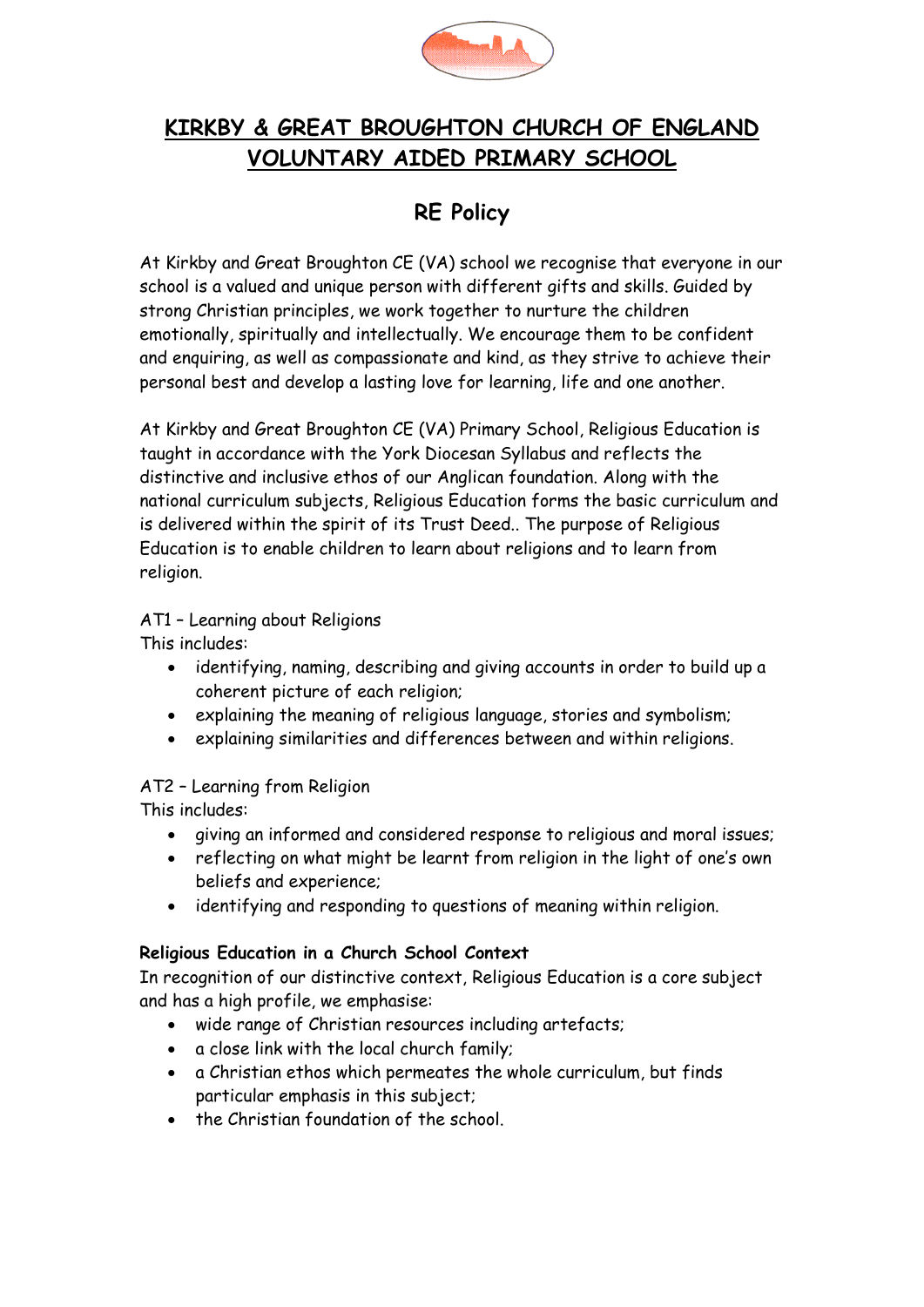## **Aims of teaching RE**

Religious Education should help pupils to:

- acquire and develop knowledge and understanding of Christianity and the other major world religions and value systems found in Britain;
- develop an understanding of the influence of beliefs, values and traditions on individuals, communities, societies and cultures;
- be able to reflect on their own experiences and to develop a personal response to the fundamental questions of life;
- have respect for other peoples' views and to celebrate the diversity in society.

#### **Objectives**

### **Early Years Foundation Stage**

In the Early Years Foundation Stage, children's learning in Religious Education will make a variety of contributions to the seven areas of learning and enables them to work towards the early learning goals.

By the end of the Early Years Foundation Stage children will have particular opportunities to:

- respond to significant experiences, showing a range of feelings where appropriate,
- have a developing awareness of their own needs, views and feelings and be sensitive to the needs, views and feelings of others,
- begin to know about their own cultures and beliefs and those of other people,
- have a developing respect for their own cultures and beliefs and those of other people.

### **Key Stage 1**

By the end of Key Stage 1, the majority of pupils will increasingly have opportunities to:

- learn about Christianity and one other principal religion in depth (Judaism);
- encounter some special events, places, people and objects connected with the religions studied;
- listen and talk about some stories from religious traditions and begin to identify similarities and differences;
- reflect on and talk about puzzling questions which arise from their study of religions, their own experiences and their encounters with the natural world;
- think about themselves, their feelings and their relationships with others and begin to develop positive attitudes to diversity and difference, giving careful consideration to the views of others.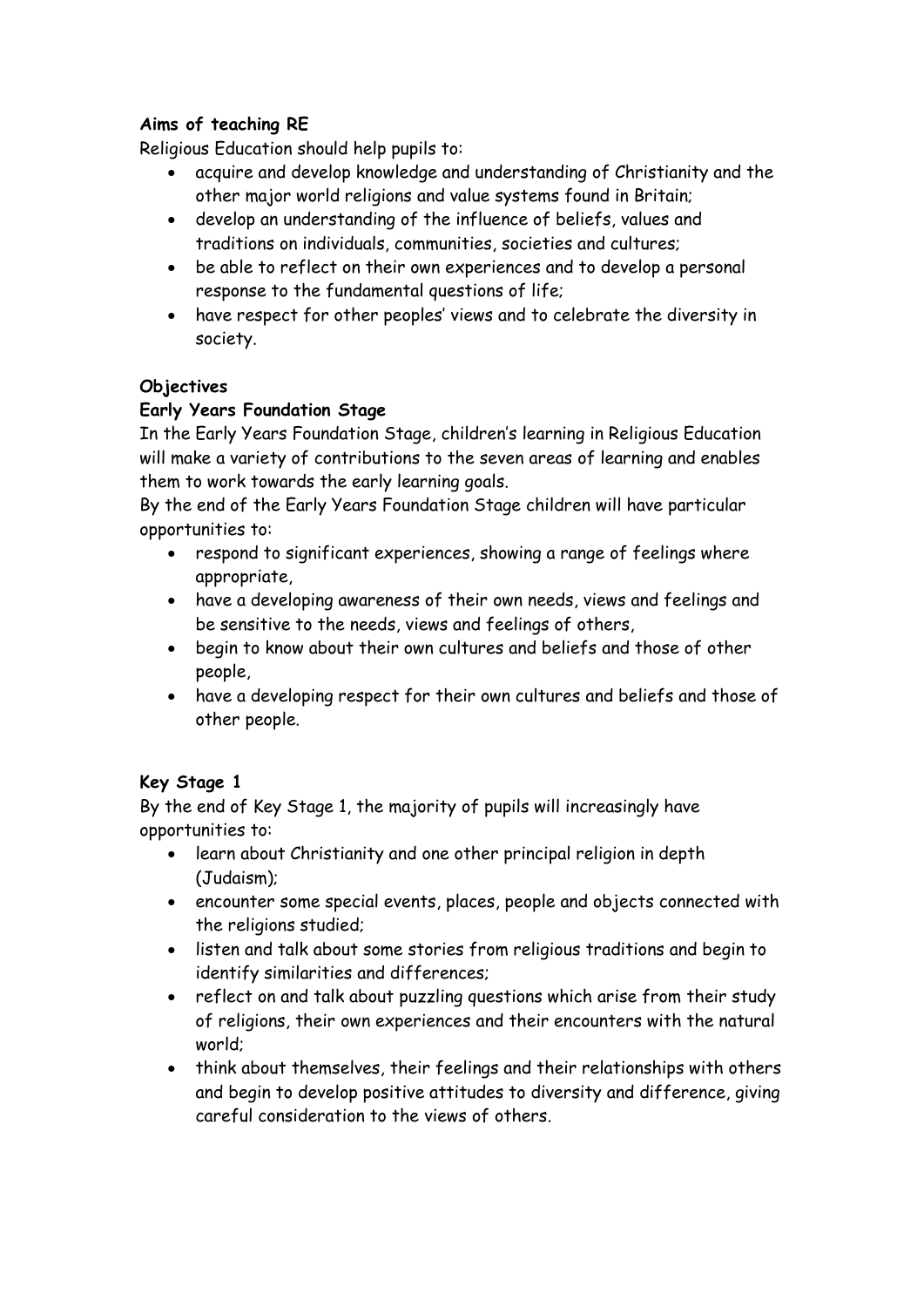## **Key Stage 2**

By the end of Key Stage 2, the majority of pupils will increasingly have opportunities to:

- learn about and develop their knowledge and understanding of Christianity and two other principal religions in depth (Hinduism and Islam);
- encounter key events, places, people and objects connected with the religions studied and discuss their purposes and functions;
- consider the meaning of symbols, stories and festivals for members of faith communities;
- explore questions of meaning and mystery and use times of stillness to work out their own response to these,
- evaluate different points of view and show sensitivity to those whose belief differ from their own,
- relate their work in religious education to other areas of the curriculum and their developing knowledge of the world around them.

#### **The Contribution of RE to Other Curriculum Areas**

#### **Spiritual, moral, social and cultural development**

SMSC prepares pupils for the opportunities, responsibilities and experiences of later life. Learning about and from religions and beliefs, through the distinct knowledge, understanding and skills contained in RE within a broad-based curriculum, is essential to achieving these aims. Exploring the concepts of religion and belief and their roles in the spiritual, moral and cultural lives of people in a diverse society helps individuals develop moral awareness and social understanding.

#### **The school's Christian values**

RE makes an important contribution to the promotion of the school's distinctively Christian values. Making connections between the values and learning in RE will bring about greater understanding of the values and how they can be put into practice across a range of experiences.

#### **Respect for All and Global Learning**

RE makes an important contribution to a school's responsibility to promote respect for all and global learning. It provides a key context to develop children's understanding and appreciation of diversity, to promote shared values and to challenge racism, discrimination and extremism.

**The school community** – RE provides a positive context within which the diversity of cultures, beliefs and values can be celebrated and explored.

**The community within which the school is located** – RE provides opportunities to investigate patterns of diversity of religion and belief and forge links with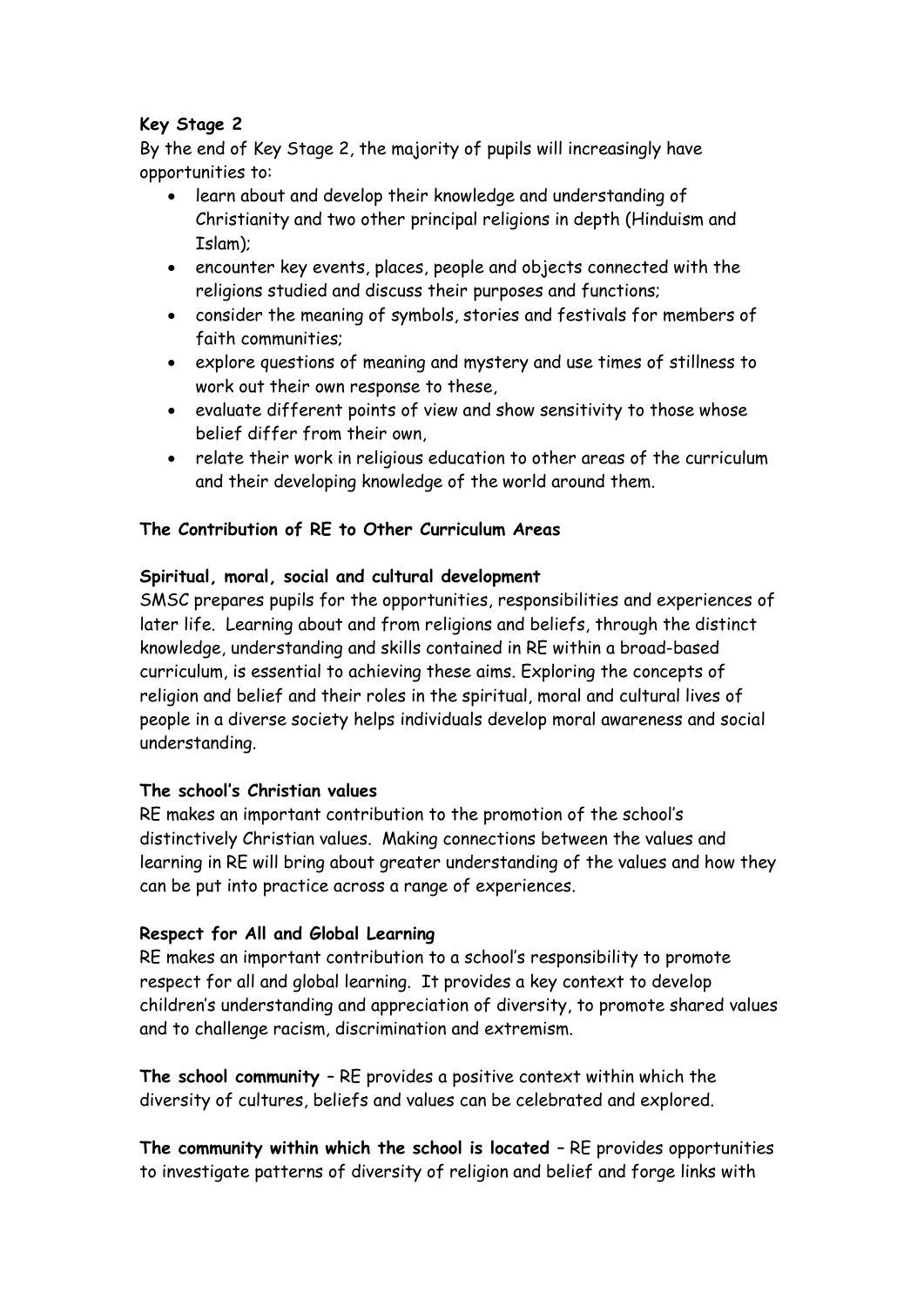different groups in the local area in particular local churches.

**The UK community** – a major focus of RE is the study of diversity of religion and belief in the UK and how this influences national life.

**The global community** – RE involves the study of matters of global significance recognising the diversity of religion and belief and its impact on world issues.

#### **The promotion of 'British Values'**

RE provides opportunities to promote the 'British Values' of democracy, the rule of law, individual liberty and mutual respect.

#### **Planning**

At Kirkby and Great Broughton School we understand Religious Education to be an essential part of our school's curriculum which will make a distinctive contribution to each child's development both individual and social. Our planning in Religious Education is based upon Diocesan Guidelines.

Religious Education is planned around the Christian year as well as blocked units usually based on world religions, and in particular Christianity, Judaism, Hinduism and Islam. The work is planned to ensure a balanced, progressive and differentiated curriculum but there will be opportunity to take advantage of situations as they arise e.g. visitors, news items, children's own experiences. Children should have the opportunity to look at their own experiences and those of others. They should have the opportunity to explore religious ideas as expressed through literature, music, art and architecture and to ask questions, explore ideas, visit, receive visitors, investigate, celebrate, use their senses, reflect, discover, observe and describe.

#### **Assessment, Recording and Reporting**

We assess children's work in Religious Education by making informal judgements as we observe them during lessons. We mark a piece of work once it has been completed and we comment as necessary. On completion of a unit of work, we make summary judgements about the work of each pupil in relation to the national curriculum levels of attainment and record their attainment on the appropriate assessment sheet at the end of the year. Children's progress in religious education is commented upon in the annual report to parents.

#### **Monitoring of RE**

The Headteacher and subject leader for RE will monitor the standards of teaching and learning in RE through analysis of assessment data, monitoring of planning and scrutiny of children's RE work. This will contribute to the Church school self-evaluation process through the SIAMS self evaluation schedule.